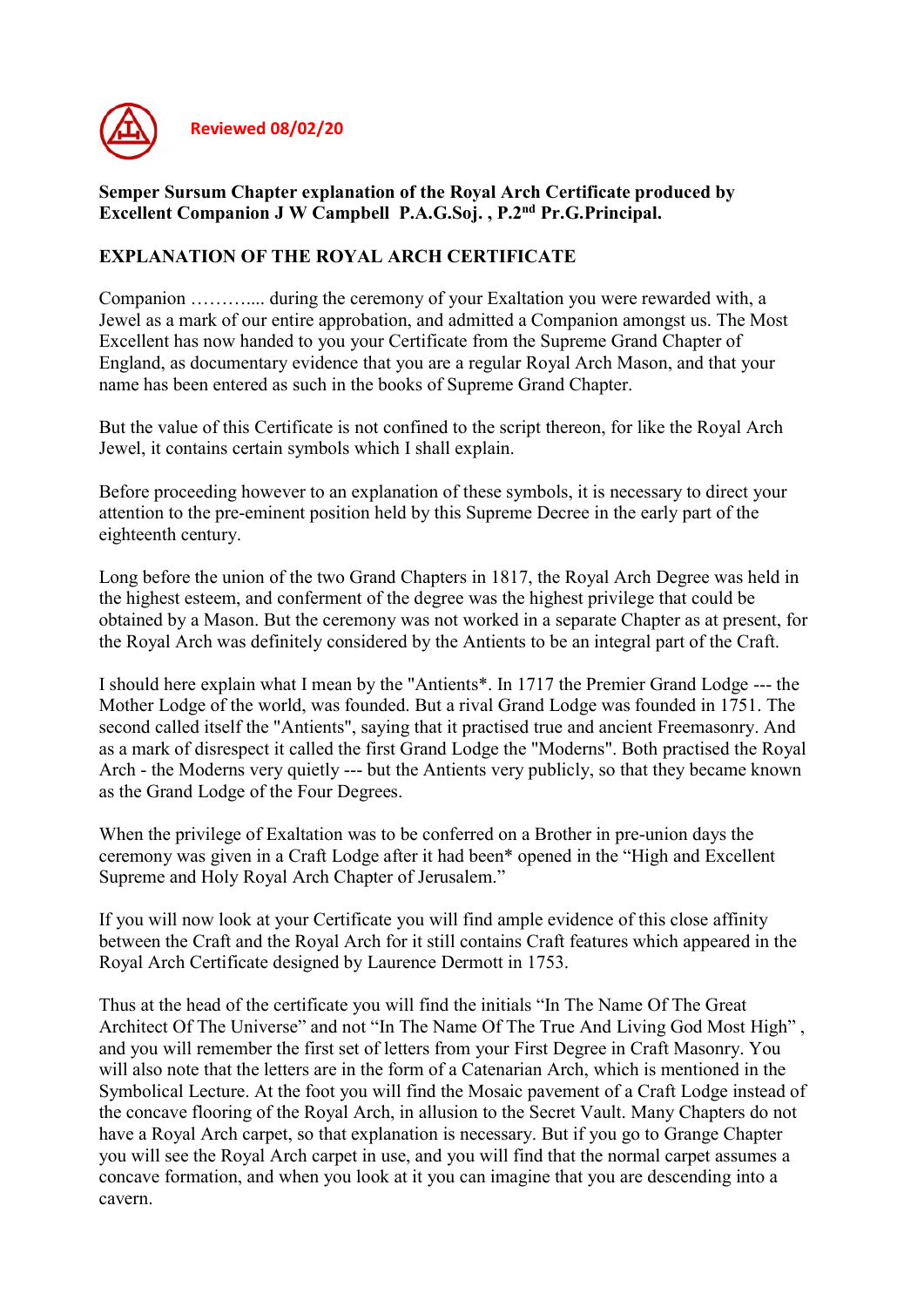In addition, the seal of Supreme Grand Chapter, except for the lettering around it, is identical with the seal of United Grand Lodge.

In the centre of the certificate is a pedestal in the form of the Altar of Incense, the doubled cube. From earliest ages the doubled cube has been a venerated symbol signifying immensity of space, extending from the base of the earth, represented by the bottom square of the doubled cube, even to the vault of the heavens, represented by the top square.

Immediately above the pedestal you will observe the Blazing Star, the Glory in the centre, the Beacon Light framed by the sacred delta. The equilateral triangle is the ancient symbol referring to G. to whom we must all submit and ought most humbly to adore.

At the left of the pedestal is a radiating sun, that life-giving element, within a triangle situated in the centre of interlaced triangles symbolically representing our twofold nature, spiritual and material, and the whole is framed by two circles denoting the Deity and Eternity.

At the right of the pedestal is the seal of Supreme Grand Chapter of Royal Arch Masons of England, but the arms are those of the United Grand Lodge of England. The present certificate having been designed in 1817 it may appear strange that a Royal Arch device such as the triple tau was not adopted. There are however at the top of the seal some characters not visible to you, which being interpreted mean "Holiness to the Lord". These words constituted the pass words of the crimson veil, the last of the three veils which candidates for this supreme degree were previously required to pass before entering upon the ceremony of exaltation. But although the ceremony of "Passing the Veils" was discontinued in this country over a hundred years ago the pass words of the crimson veil should still be apparent in our Chapters, for the words "Holiness to the Lord" should be engraved on the sceptre of every Third Principal. It is also of interest to recall that before the union of the two Grand Lodges in 1813 the motto of the Antients was "Holiness to the Lord".

Companion, let the motto of the Antients be your future guide so that you may indeed justify our partiality in having exalted you into this Supreme Degree, the essence of Freemasonry.

You will now complete your Certificate by affixing your signature, at Scribe E's table, and from that signature there should be no deviation.

\*If the Companion has not previously heard the reason that there should be no deviation in signature and if he has not heard how the Anno Lucis dating was arrived at then the explanations can be given at this point.

See appendix for explanations.